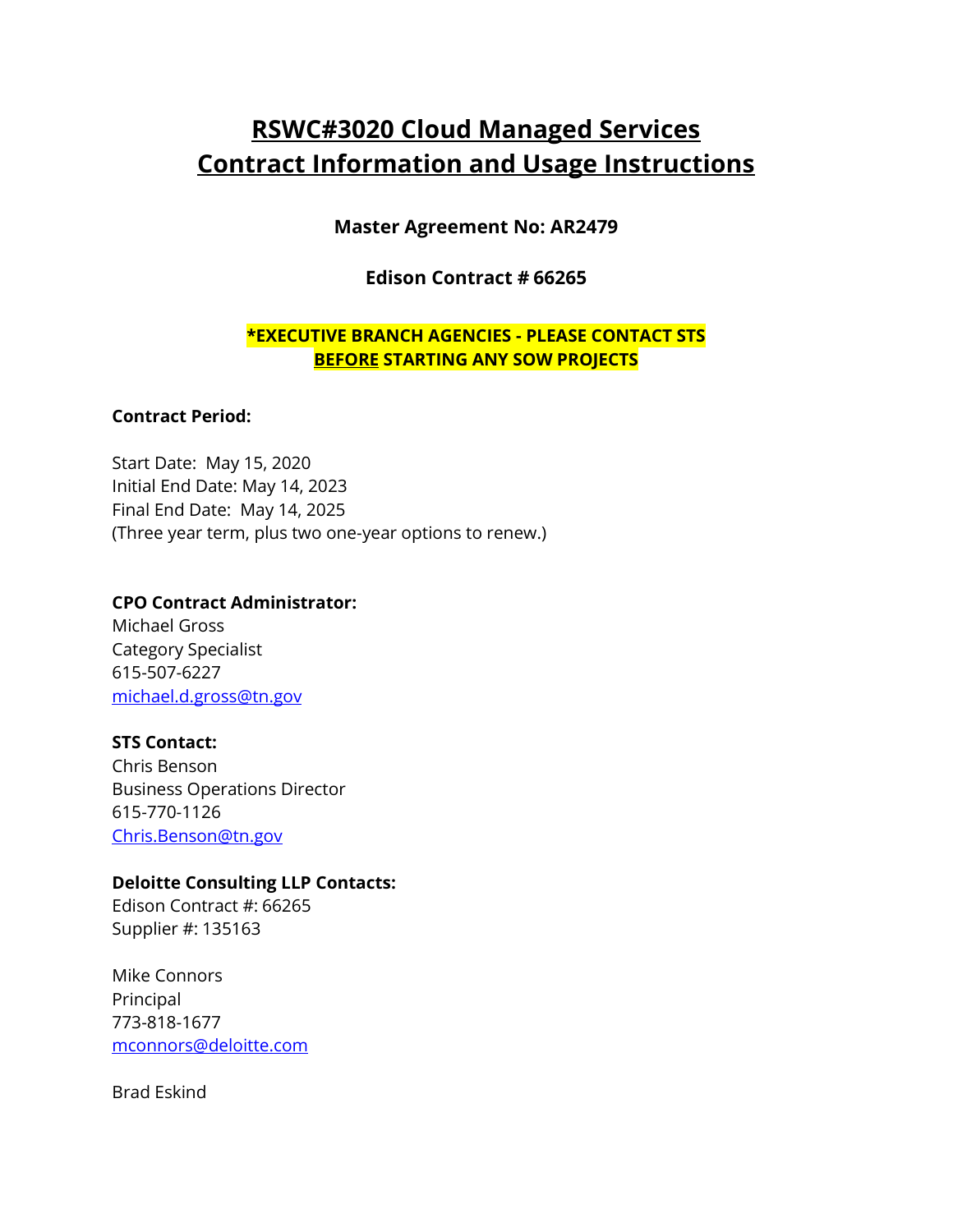### **Contract Summary/Background:**

This contract will enable the State to procure cloud manages services from Deloitte Consulting. Deloitte will design, implement, and manage a Virtual Private Cloud (VPC) capability through use of its alliance with AWS to support the defined maintenance and operations requirements defined. This includes setup, configuration, security, implementation, maintenance and support for the in-scope Cloud computing environment. The following activities will be provided by Deloitte Consulting:

- Cloud Hosting Services (includes compute and cloud instances)
- Infrastructure-related Design, Development, and Implementation Services for cloud solutions Service Reporting
- Monitoring and Alarming
- Enhanced Security as required
- Availability, Performance, and Capacity Management
- Backup and Restore
- Operating System Management
- Disaster Recovery
- Maintenance and Support Communications
- AWS compute power or Cloud Hosting services are provided under an AWS Resale order

### **Usage Instructions:**

All purchases from this contract require an approved STS Pre-Approval Endorsement form. Please refer to the price lists attached to the contract in Edison. For projects, please use the attached SOW template. Please note that all SOWs will require a signature from the STS CIO or Deputy CIO before they can be executed.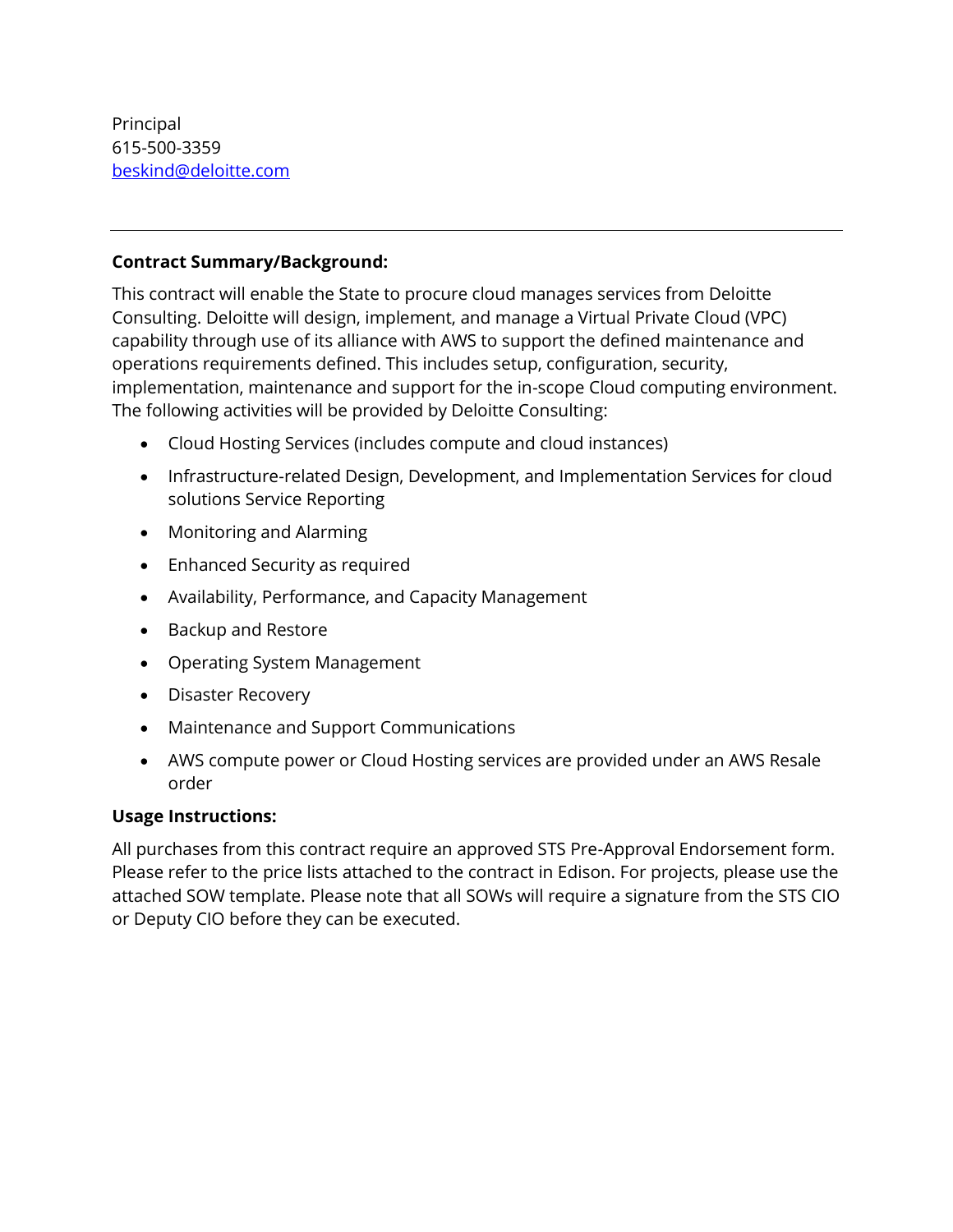**Appendix A:**

**Statement of Work Template**

# **SWC #3020 Cloud Managed Services**  *[Insert Requesting State Agency name]* **Statement of Work**



## **For**

# *[Insert Project Title]*

# *[Insert Planview Work ID - Sequential #]*

# *[Date]*

## **1.0 Statement of Work**

#### **1.1** *Project Title*

This Statement of Work (SOW) is being executed between Deloitte Consulting LLP ("Contractor") and *[Insert Agency]* ("Agency" or "Purchasing Entity") for [*insert a brief description of the project*], effective as of *[Insert Effective Date]* (the "SOW Effective Date").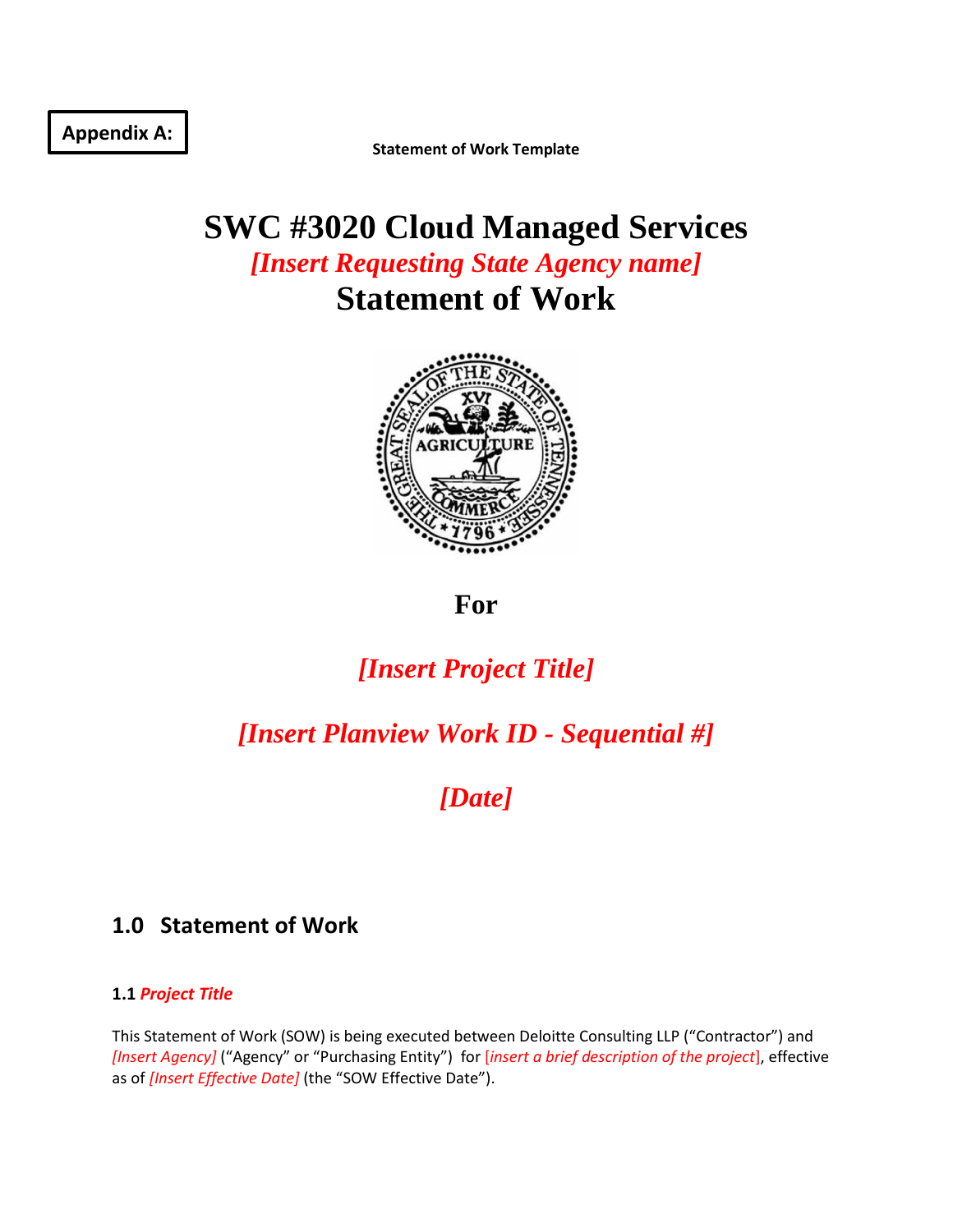This Statement of Work (SOW) constitutes an Order under that certain Participating Addendum between Deloitte Consulting LLP and the State of Tennessee, NASPO Cloud Managed Services Statewide Contract Number 3020, (the "Contract") and incorporates by reference the terms and conditions, specifications, and other incorporated contract documents of the Contract. In case of any conflict between this SOW and the Contract, the Contract shall prevail.

### **1.2 Background**

• *Describe the history of your project and the prior events that brought you to this SOW*

### **1.3 Reference to other applicable documents**

The following documents are hereby incorporated by reference into this SOW:

• *List any pertinent documents or supporting materials pertaining to the SOW, if any, otherwise write "None".*

## **2.0 Agency Staffing and Roles**

### **2.1 Staffing**

Project Manager – Agency The Agency's Project Manager is:

*Name: Address: City: State & Zip Phone: Cell: Fax: Email:*

*Insert contact information for any additional relevant staff.*

#### **2.2 Agency Staff and Roles**

- *Who within the agency will have decision-making authority, including approval of changes, report, documentation and deliverables?*
- *State agency staff (if any) to assist with the project effort*
- *Individuals key to the project and detail their roles and responsibilities*

## **3.0 Project Requirements and Deliverables**

#### **3.1 Requirements**

*Describe:*

- *Tasks to be performed and any additional Contractor qualifications for specialized projects*
- *Any known non-standard work schedule tasks*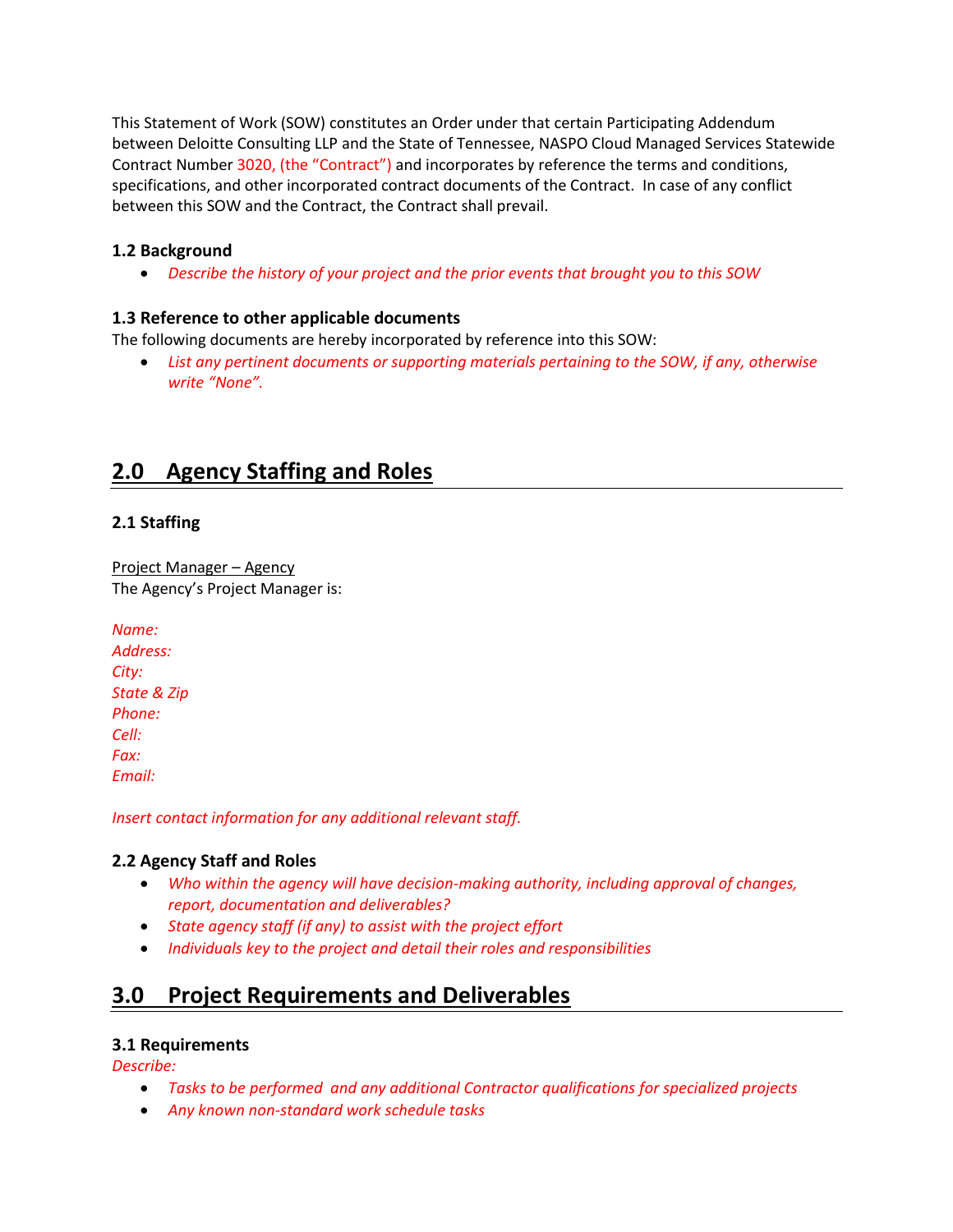- *Location(s) where project work is required to be performed or may be performed, including the use of onsite, offsite, and offshore resources at the procuring State agency's discretion*
- *Include tasks that do not result in specific deliverables (i.e. project management)*
- *Include any security requirements from Special Terms and Conditions, Section 13 of the Contract that are applicable to this SOW.*

#### **3.2 Agency Tasks and Responsibilities**

- *Include tasks to be performed by the agency*
- *Precise definition of all hardware, software, data services, and facilities the agency will provide*

#### **3.3 Deliverables**

*Describe the Deliverables to be provided under this SOW, including the estimated delivery dates. If no Deliverables, state "none.*

#### **3.4 Exclusions**

*Describe:*

• *Tasks which are not part of the scope of this project*

### **4.0 Cost Criteria**

#### **4.1 Payment Methodology**

*Describe the payment methodology and the associated charges applicable to this SOW.*

#### **4.2 SOW Monetary Cap**

Check one of the following to apply to this SOW:

- □ This SOW is a fixed fee SOW. The total charges under this SOW is *[\_\_\_\_\_\_\_\_\_\_]* dollars (\$\_\_\_*) [specify SOW monetary cap]* for the performance of the work as set forth in this SOW.
- □ This SOW is a time and materials SOW. The total charges under this SOW is *[\_\_\_\_\_\_\_\_\_]* dollars *(\$\_\_\_) [specify SOW monetary cap]* for the performance of the work as set forth in this SOW (the "SOW NTE Amount"). The Agency shall compensate the Contractor for actual work performed, in an amount not to exceed the SOW NTE Amount. The Agency shall not be obligated to pay for, and the Contractor shall not be obligated to perform, work under this SOW in excess of the SOW NTE Amount unless and until the parties execute a written amendment to this SOW to increase such SOW NTE Amount.
- This SOW is a consumption-based SOW. The estimated charges under this SOW is *[\_\_\_\_\_\_\_\_]* dollars *(\$\_\_\_) [specify SOW estimated budget]*. The Agency is fully responsible for its use of the AWS Account(s) and for managing its Cloud Services consumption and license(s) usage and AWS Marketplace purchases under the AWS Account(s) to remain within such budget. This includes any and all charges resulting from Cloud Services consumption and license(s) usage and AWS Marketplace purchases under the AWS Account(s), regardless of whether such charges exceed such budget, or any not-to-exceed amount or other similar cap on spend set forth in this SOW.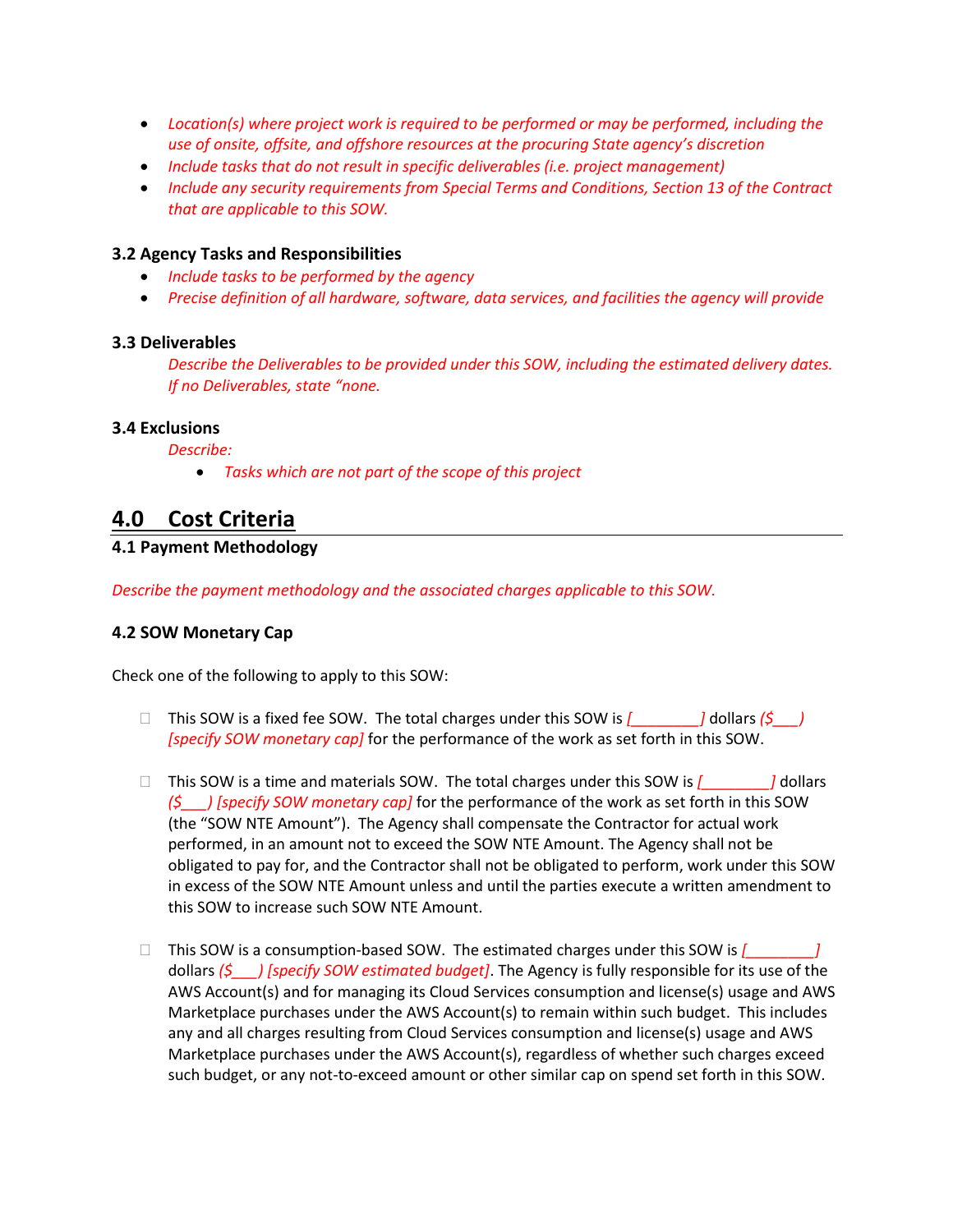For clarity, the terms of this SOW and the Contract will continue to apply to any Cloud Services provided in excess of the specified estimated charges.

### **4.3 State Agency Billing Address**

*Insert the applicable State Agency billing address.*

### **5.0 Deliverable Acceptance**

*Define the process for submitting, approving and rejecting deliverables (including testing dates and scenarios)*

### **6.0 Estimated Timeline and Period of Performance**

Project must begin no later than *[Month, Year]* and be completed by *[Month, Year]*.

## **7.0 Project Management (***if applicable***)**

*Describe what will be required as far as project management, which reports will be required, how often these reports will be required, and what must be submitted to the State procuring agency.* 

### **8.0 Additional State Policies and Standards**

*Specifically reference any additional state policies and standards that would apply, to the extent applicable to Contractor in its performance of the work under the Order. If none, write "none".*

• *Insert any other relevant links to the latest versions of the policies, standards and environment*

### **9.0 Key Assumptions**

*Identify any additional agency or contractor assumptions*

*If additional sections are required for your specific project, please leave the above section numbering as it is and add your new sections here as 10.0, 11.0 etc.*

This SOW will not be effective, and Contractor shall not commence services hereunder, until it is approved and signed by Contractor, the Participating Entity and either the State's Chief Information Officer or the Deputy Chief Information Officer.

In witness whereof, the parties have executed this SOW as of the last date of execution of the signatories below.